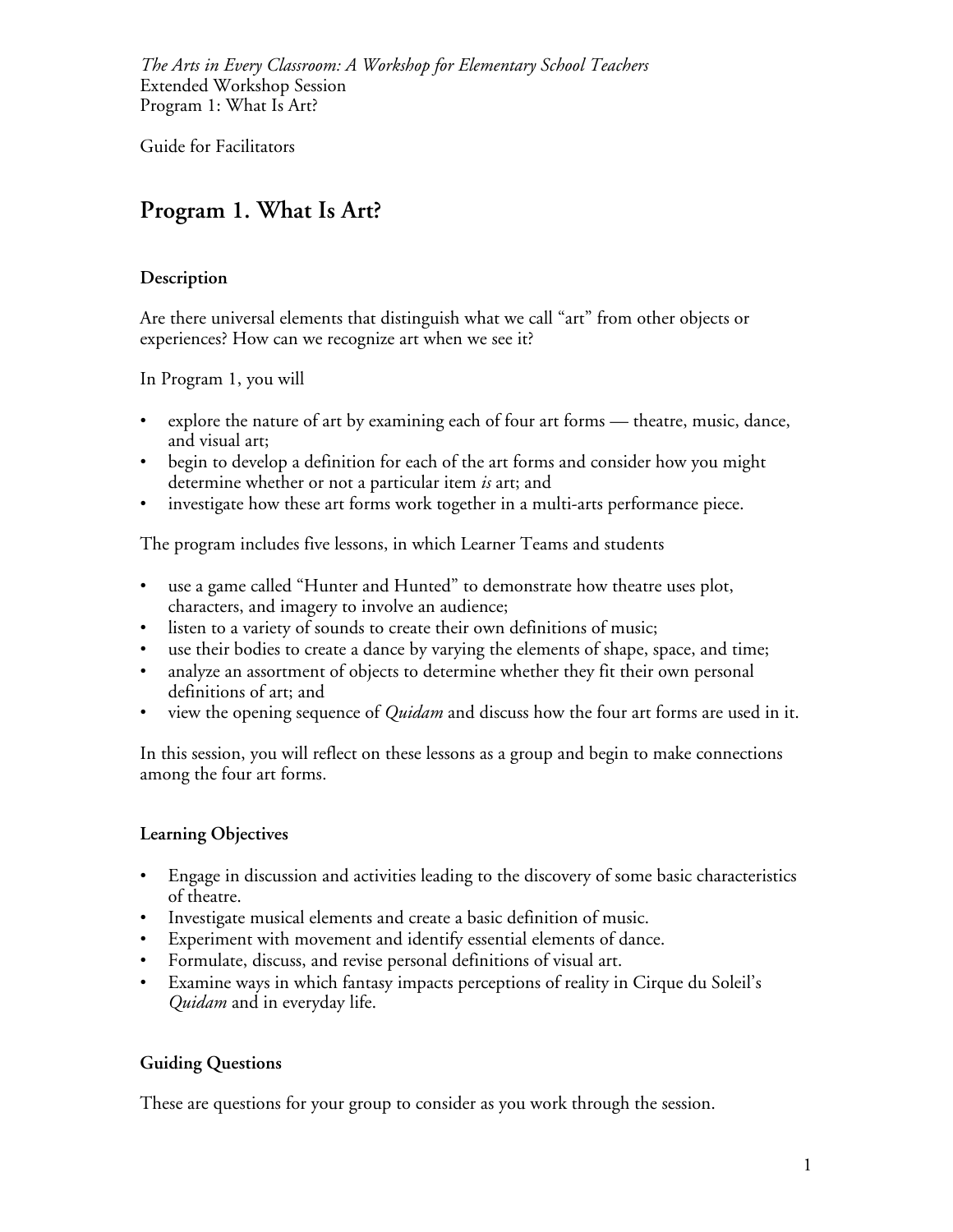- What is art?
- How do the arts connect with each other?
- How can the arts be integrated into every classroom?

#### **Key Concepts/Vocabulary**

#### *Theatre*

There are many different definitions of theatre that include everything from a formal production on a stage before an audience to group improvisations conducted in school classrooms. However, there are three essential elements present in all forms of theatre: an actor, a story with a conflict, and an audience.

- *Acting:* the process of creating roles and characters in dramatic context
- *Audience:* one or more persons who observe actors in a scene or play
- *Conflict:* when the desires of two or more characters are opposed to each other
- *Costume:* an actor's stage clothing
- *Dialogue:* words spoken by the characters in a play to communicate their thoughts, feelings, and actions
- *Elements of drama:* according to Aristotle, plot, character, theme, dialogue, music, and spectacle
- *Plot:* the structure of the action of the play
- *Script:* the written dialogue, description, and directions provided by the playwright
- *Setting:* the time and place in which the dramatic action occurs
- *Theatre:* the imitation or representation of life, performed for other people; the performance of dramatic literature

#### *Music*

Music is organized sound created to communicate an idea, feeling, or process.

- *Articulation:* how individual notes are attacked
- *Design:* the arrangement of musical parts; the form of the music
- *Duration:* music in time; the length of the sounds
- *Dynamics:* loudness and softness in music
- *Expressive qualities:* variables within performance parameters
- *Melody:* a planned succession of pitches; the tune
- *Pitch:* the high and low qualities of music
- *Rhythm:* the patterns of sounds in relation to the steady beat
- *Steady beat:* the regular pulse of the music
- *Tempo:* the speed of the music
- *Timbre:* tone color; the distinctive quality of a given instrument, voice, or sound source
- *Tonality:* the combination of pitches as they function together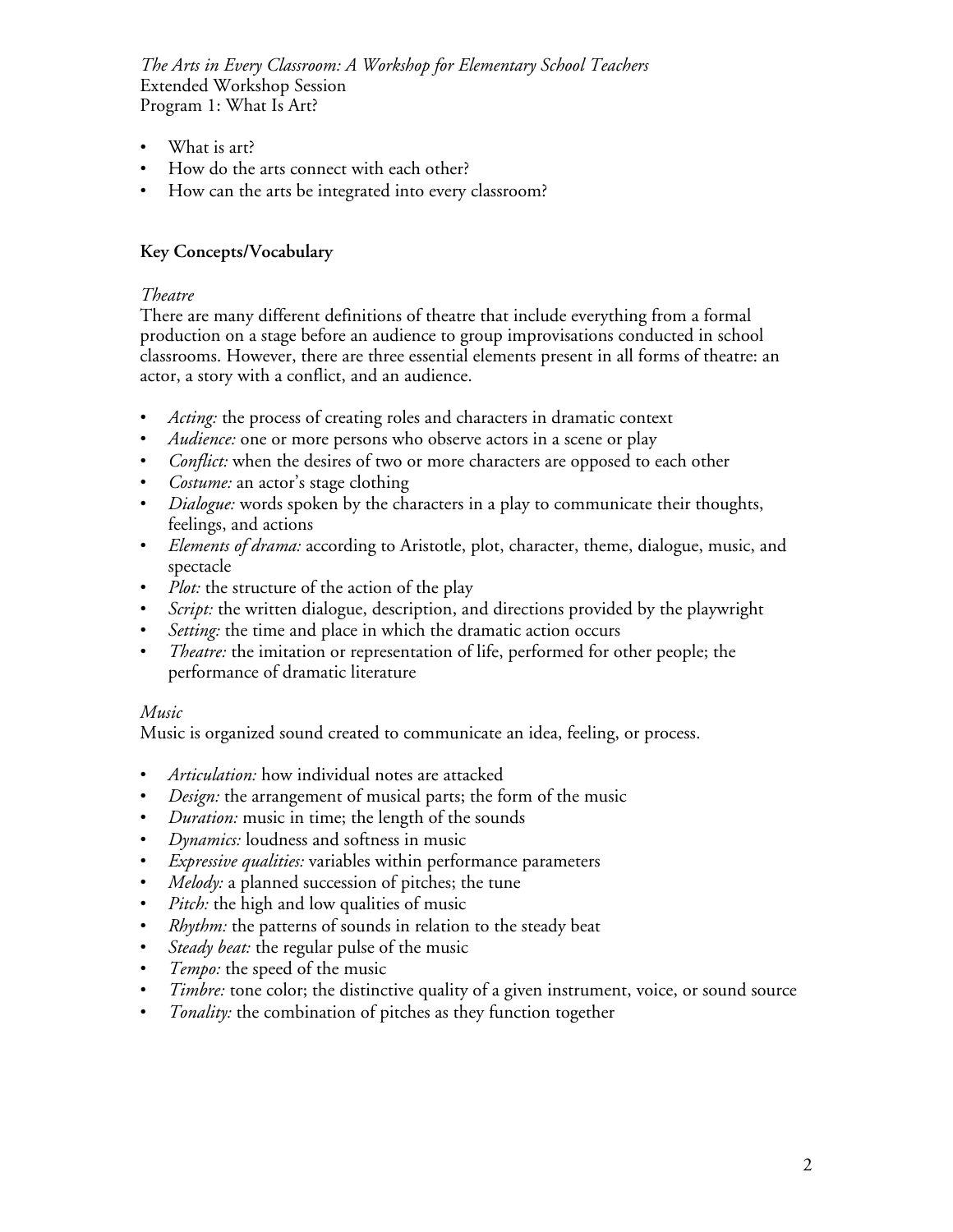All dance — whether it is about a story, a culture, a specific style, a feeling, or movement for movement's sake — involves a body in motion. All styles of dance communicate using the basic elements of shape, space, and time.

- *Chant:* singing or speaking that repeats itself
- *Choreographer:* person who creates the dance
- *Choreography:* the dance movements
- *Cue:* a signal
- *Freeze:* stopping all movement
- *Shape:* using the body to create lines
- *Space:* the locations occupied by the body; for example, low, middle, and high levels or negative and positive space
- *Time:* the cadence or meter that determines the motion. It can be slow, medium, or fast
- *Transition:* the passage among ideas, places, thoughts, and stages

#### *Visual Art*

This lesson models a method of inquiry called aesthetics. As the Learner Teams and students create their own definitions of art, they are engaging in philosophical inquiry. Definitions of visual art vary depending on cultural context and personal viewpoints. As students develop a personal understanding of art, it is important that they support their viewpoints with evidence.

- Art: the conscious production or arrangement of sounds, colors, forms, movements, or other elements in a manner that affects the sense of beauty
- *Composition:* design manipulation, including balance, repetition, movement, unity, and center of interest
- *Craftsmanship:* quality of design and technique
- *Elements of art:* components artists often manipulate line, color, shape/form, value, texture, and space
- *Intent:* the mood, message, or meaning desired by the artist
- *Performance art:* a form of theatrical art in which thematically related works in a variety of media are presented simultaneously or successively to an audience
- *Technique:* materials and working methods used by artists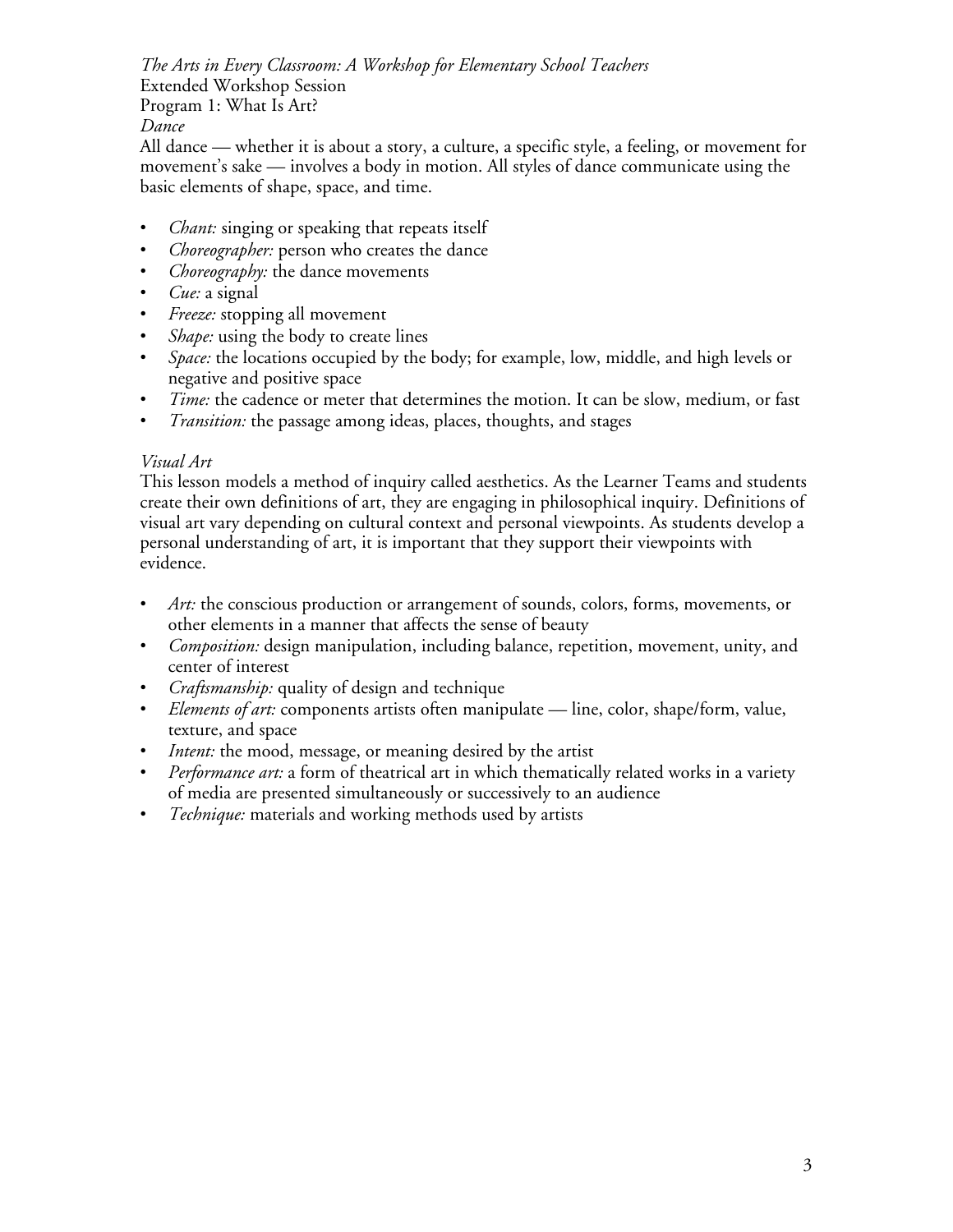Times are approximate. Actual length of sessions may vary, depending on the size of the group and the length of discussions.

#### **Materials and Resources**

- Videotape or broadcast of Program 1 What Is Art?
- Classroom Demonstration Materials videotape
- Samples of music and other sounds; the listening samples used in Program 1 can be found on the Classroom Demonstration Materials tape; you also can create your own selection of sounds
- Handout: Listening Guide for "Is This Music?"
- Handout: Viewing Guide for "Is This Visual Art?"
- Handout: Teacher Notes
- Two scarves for blindfolds
- Hand drum
- Samples of visual images (from Classroom Demonstration Materials tape or your own)
- Painting (from the tape or your own)
- Family photograph (from the tape or your own)
- Tree branch (from the tape or your own)
- Magazine cover
- Reading: Cirque du Soleil
- Reading: *Quidam*

#### **Introduction**

(15 minutes)

Distribute the workshop guide, available on this Web site, to participants.

Distribute materials for Program 1.

Introduce *The Arts in Every Classroom* workshop.

Discuss the question "What are the arts?"

Watch the beginning segment of the videotape, noting how interviewees responded to the question "What are the arts?" Continue watching as the workshop host introduces the series. Pause the videotape when you see the title "What is Theatre?" (running time approximately 5 minutes).

Discuss your expectations for this professional development series. Challenge yourself to think about these questions as you work through the television programs:

• How will you make demonstration activities relevant, purposeful, and integrated into your existing curriculum?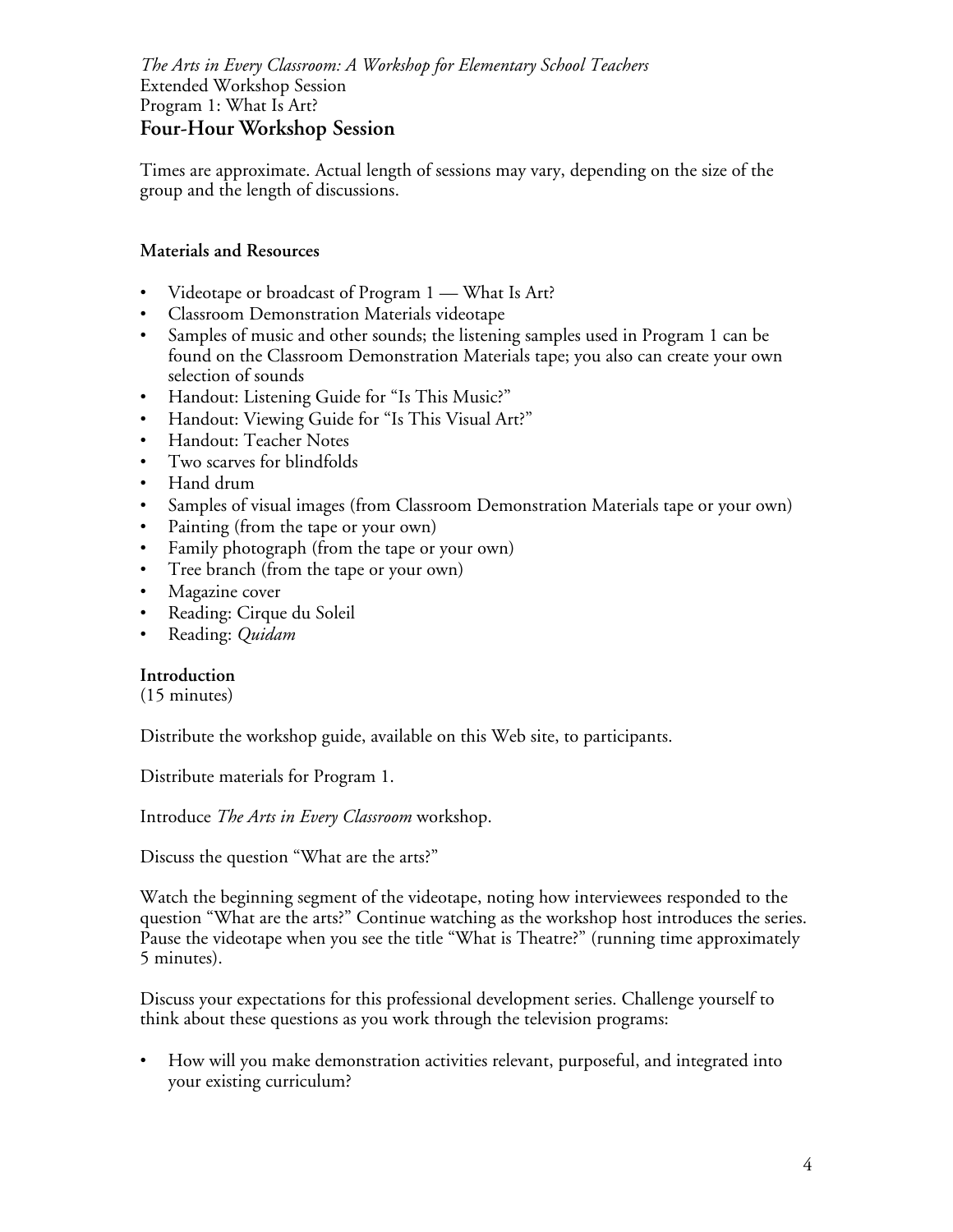• As you participate in each workshop session, how will you assess your own understanding of the concepts presented?

**Lesson 1: What Is Theatre?** (50 minutes)

In this lesson, you will explore the question, "What is theatre?" Through discussion and activities, adult and student learners will be challenged to explore their perceptions about theatre and deepen their understanding of the art form.

Objective: You will engage in discussion and activities leading to the discovery of some basic characteristics of theatre.

*View and discuss (30 minutes)*

Discuss the following questions:

- What is theatre?
- What elements or characteristics have to be present for theatre to exist?

Watch the "What Is Theatre?" lesson on the videotape. Pause the tape when you see the title "What Is Music?" (running time approximately 13 minutes).

Divide into small groups and discuss the following questions:

- How does Kathy help students build accurate vocabulary as they create their own definition of theatre?
- What kinds of classroom management issues could arise in your classroom during the "Hunter and Hunted" activity? How could you anticipate them? What strategies could you employ to alleviate possible problems?
- What strategies does Kathy use in redirecting "wrong" answers and accepting personal opinions as students reflect on their own work and evaluate video examples?
- How do you define "inquiry-based instruction"? How does Kathy's method exemplify it?

Share your findings with the group.

#### *Experience and discuss (20 minutes)*

Engage in your own experience with "Hunter and Hunted."

Form a large circle. Select two volunteers — the Hunter and the Hunted. A facilitator blindfolds both volunteers and leads them to different places in the circle. The goal is for the Hunter to "get" the Hunted by tagging him or her.

Everyone in the group must be very quiet so the players in the middle can use their sense of hearing to find or avoid one another. The group also will act as spotters, gently using their hands to make sure the Hunter and the Hunted don't leave the circle.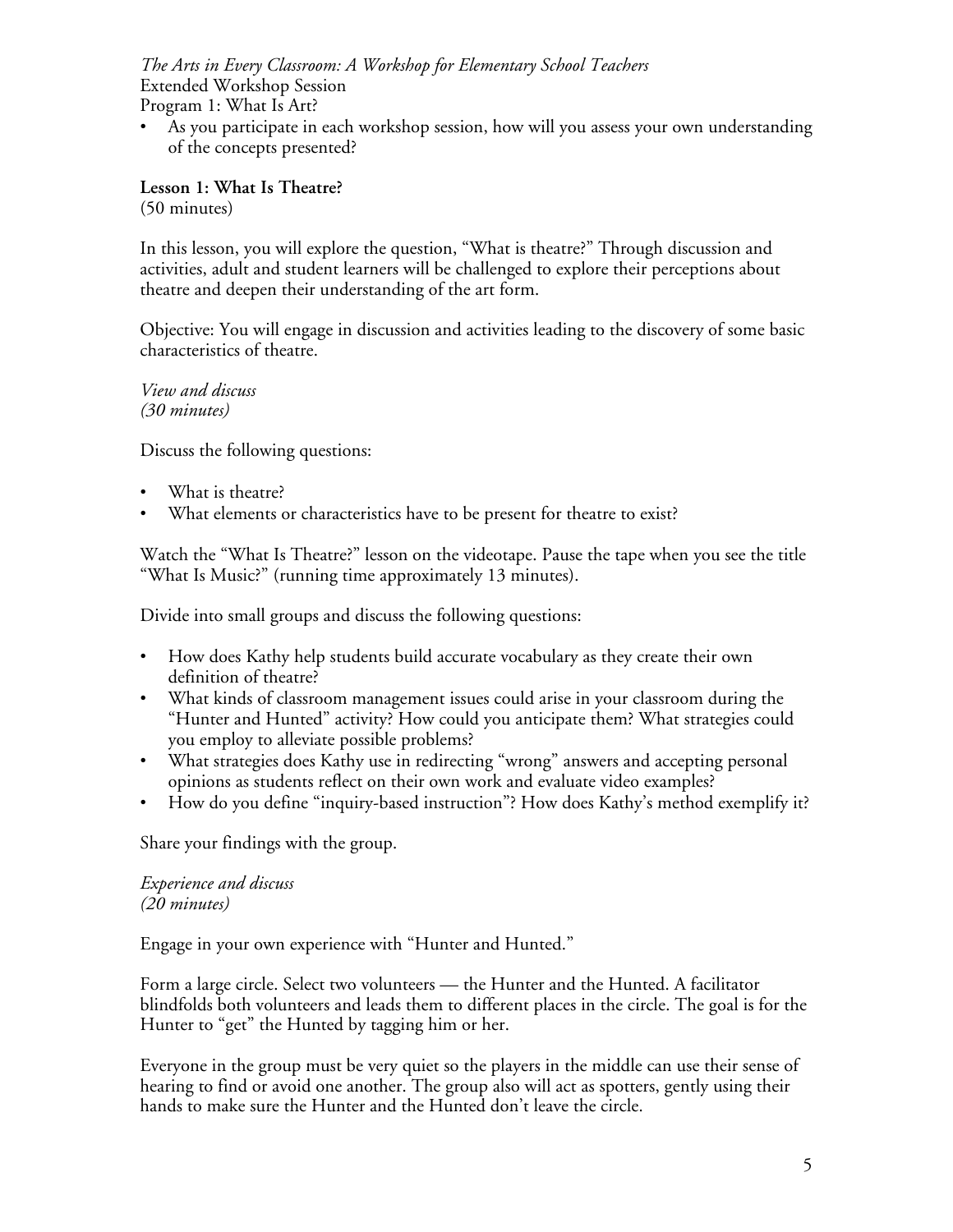Play until the Hunted is tagged. Then replay "Hunter and Hunted" again with two different volunteers. Enhance the game by adding story elements of character, plot, and setting.

Discuss the following questions:

- How was the second playing of the activity different from the first?
- Is this activity theatre? Why or why not?
- How did actively engaging in the experience enrich your understanding of what constitutes theatre?

"Hunter and Hunted" is a theatre game that can be used to help students experience the elements of theatre. The hunt creates a *dramatic conflict* with an *antagonist* and *protagonist*. Their *objectives* are to hunt and to remain free. How the characters behave is the *dramatic action*. *Tension* is created as they approach each other, and *release* comes if they pass each other without making contact. The *climax* is reached at the moment of contact. It is through their engaged participation that students build relevant understanding and new vocabulary becomes meaningful.

**Lesson 2: What is Music?** (35 minutes)

In this lesson, you will explore the question "What is music?" Through discussion and activities, adult and student learners will be challenged to explore their perceptions about music and deepen their understanding of the art form.

Objective: You will investigate the elements of music and create a basic definition.

*View (10 minutes)*

Watch the "What Is Music?" lesson on the videotape. Pause the tape when you see the title "What Is Dance?"

*Experience and discuss (25 minutes)*

Create your own definition of music.

Engage in a brief version of the listening activity you saw on the videotape. Play musical excerpts 3 and 4 from the Classroom Demonstration Materials tape (on-screen time counter at 14:14 and 14:29) or play your own selection of music and other sounds.

Using the "Listening Guide for 'Is This Music?'," make a list of what you hear, and identify as many musical elements as you can.

After each excerpt, discuss these questions:

• What do you hear?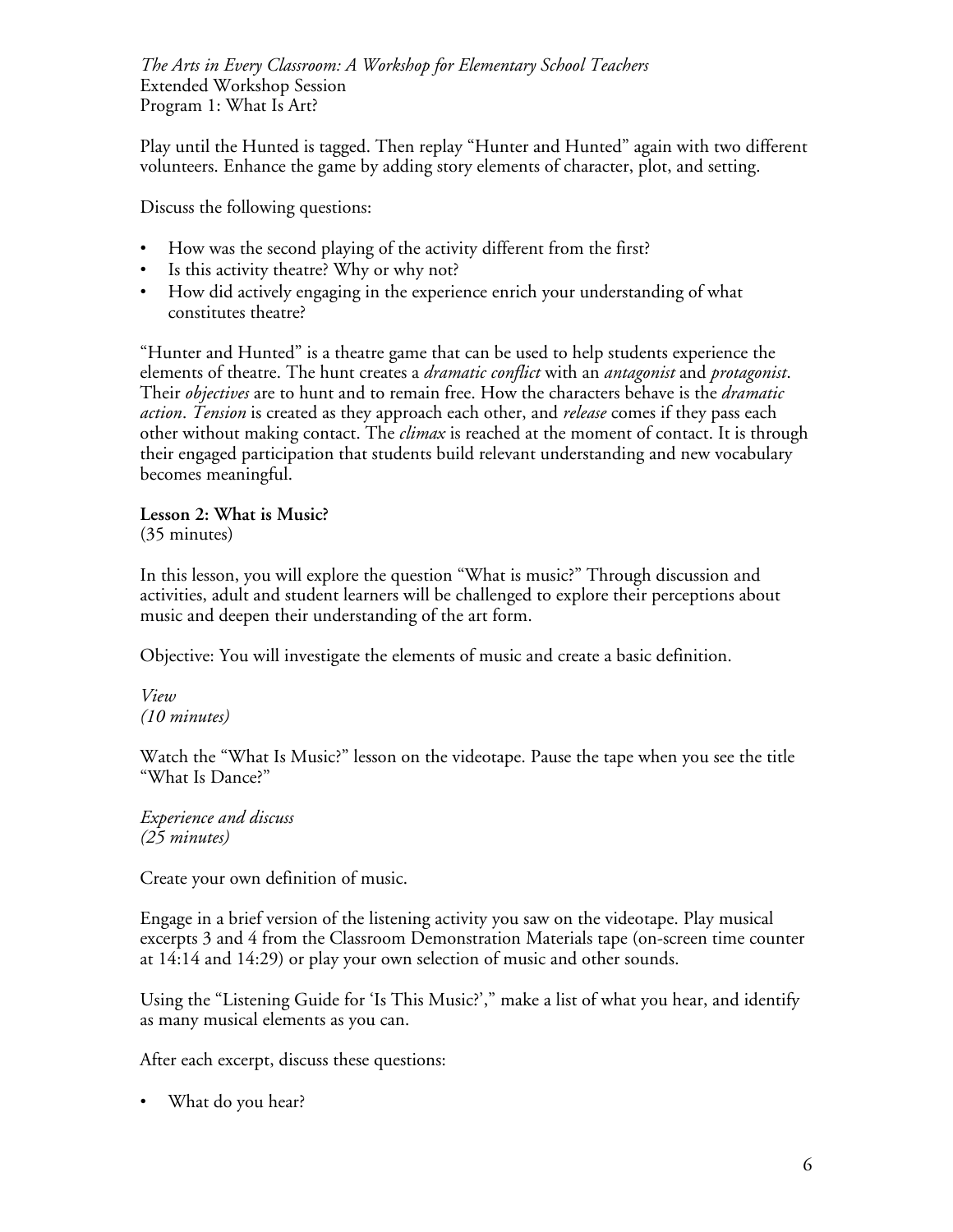*The Arts in Every Classroom: A Workshop for Elementary School Teachers* Extended Workshop Session

Program 1: What Is Art?

- What musical elements are present?
- Is it music? Why or why not?
- Which elements from your definitions are present? Which are missing?

Review your personal definition of music and revise it if you like.

Divide into small groups. Reflect on the lesson you saw on the videotape and discuss these questions:

- Why is it a valuable teaching strategy to have students create their own definition of music before they engage in the listening activity, and then go back to it after they have reflected on what they heard?
- How does Susanne help students build accurate vocabulary as they create their own definition of music?
- Why do you think the students laughed when they heard the Women's Slavic Chorus? How would you handle it if this happened in your classroom?
- How does Susanne encourage higher-order thinking skills on the part of the students?

Share your findings with the group.

**Lesson 3: What Is Dance?** (45 minutes)

In this lesson, you will explore the question "What is dance?" Through discussion and activities, adult and student learners will be challenged to explore their perceptions about dance and deepen their understanding of the art form.

Objective: You will experiment with movement and identify essential elements of dance.

#### *View and discuss (30 minutes)*

Discuss these questions:

- What comes to mind when you think of dance?
- What do various types of dances have in common?

Watch the "What Is Dance?" lesson on the videotape. Pause the tape when you see the title "What Is Visual Art?" (running time approximately 11 minutes).

Divide into small groups. Reflect on the dance lesson you saw on the videotape and discuss these questions:

- How does Kathy tailor her questions to the specific age group with which she is working and direct their focus toward movement?
- What kinds of classroom management issues might arise with your students during this movement activity? How could you anticipate them? What strategies could you employ to alleviate possible problems?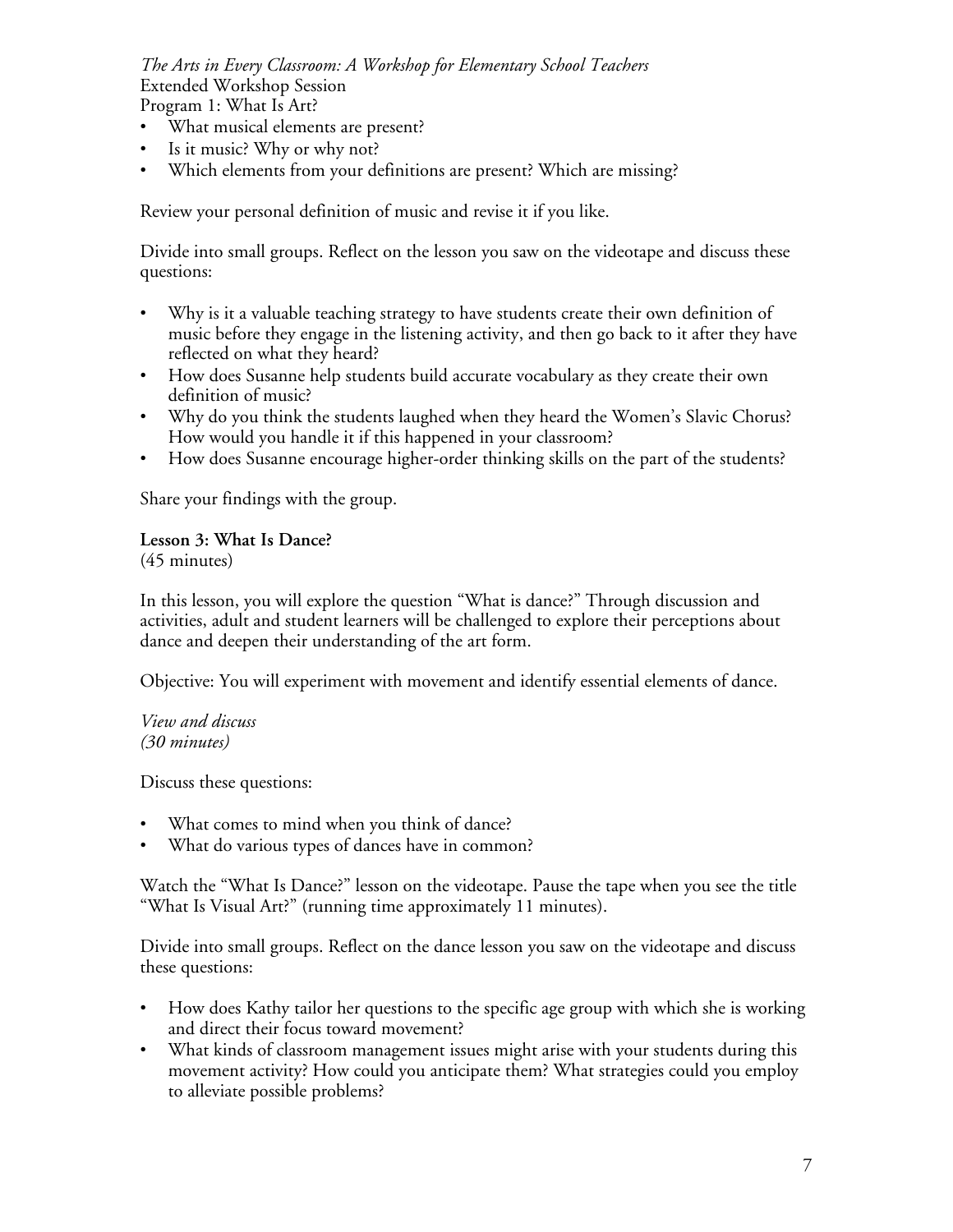# *The Arts in Every Classroom: A Workshop for Elementary School Teachers* Extended Workshop Session

Program 1: What Is Art?

- How does the classroom teacher help the students confirm vocabulary?
- What elements of team teaching do you see exemplified in the work between Kathy (the dance teacher) and Megan (the classroom teacher)?
- How does Kathy help to focus students' work as they are moving?

Share your findings with the group.

#### *Experience and discuss (15 minutes)*

Move into an open space and explore the essential elements of shape, space, and time. Designate one person to provide drum beats and call out the following prompts:

- Move randomly around the space, being careful not to bump into anyone.
- Create a shape with your body and freeze.
- Continue moving. When the word "shape" is called, change your shape and freeze.

Follow the same procedure in response to the cue "space" by changing your space in the room. Think of space as low, middle, and high as well as near and far away.

In response to the cue "time," change your timing, moving slower or faster to the drumbeats while using shape and space.

Discuss and compare individual choices and feelings you experienced as a performer. Did any of the movement phrases tell a story?

# **Lesson 4: What Is Visual Art?**

(40 minutes)

In this lesson, you will explore the question "What is visual art?" Through discussion and activities, adult and student learners will be challenged to explore their perceptions about visual art and deepen their understanding of the art form.

Objective: You will formulate, discuss and revise your personal definition of visual art.

#### *Experience and discuss 20 minutes*

Construct your own definition of visual art.

Distribute the "Viewing Guide for 'Is This Visual Art?'" and display an assortment of objects (e.g., painting, family photograph, tree branch, magazine cover). Use the examples on the Classroom Demonstration Materials tape (on-screen time counter at 19:40) or choose your own selection of similar items.

Using the "Viewing Guide," describe each object and use your personal definition to decide if the object is art, is not art, or might be art.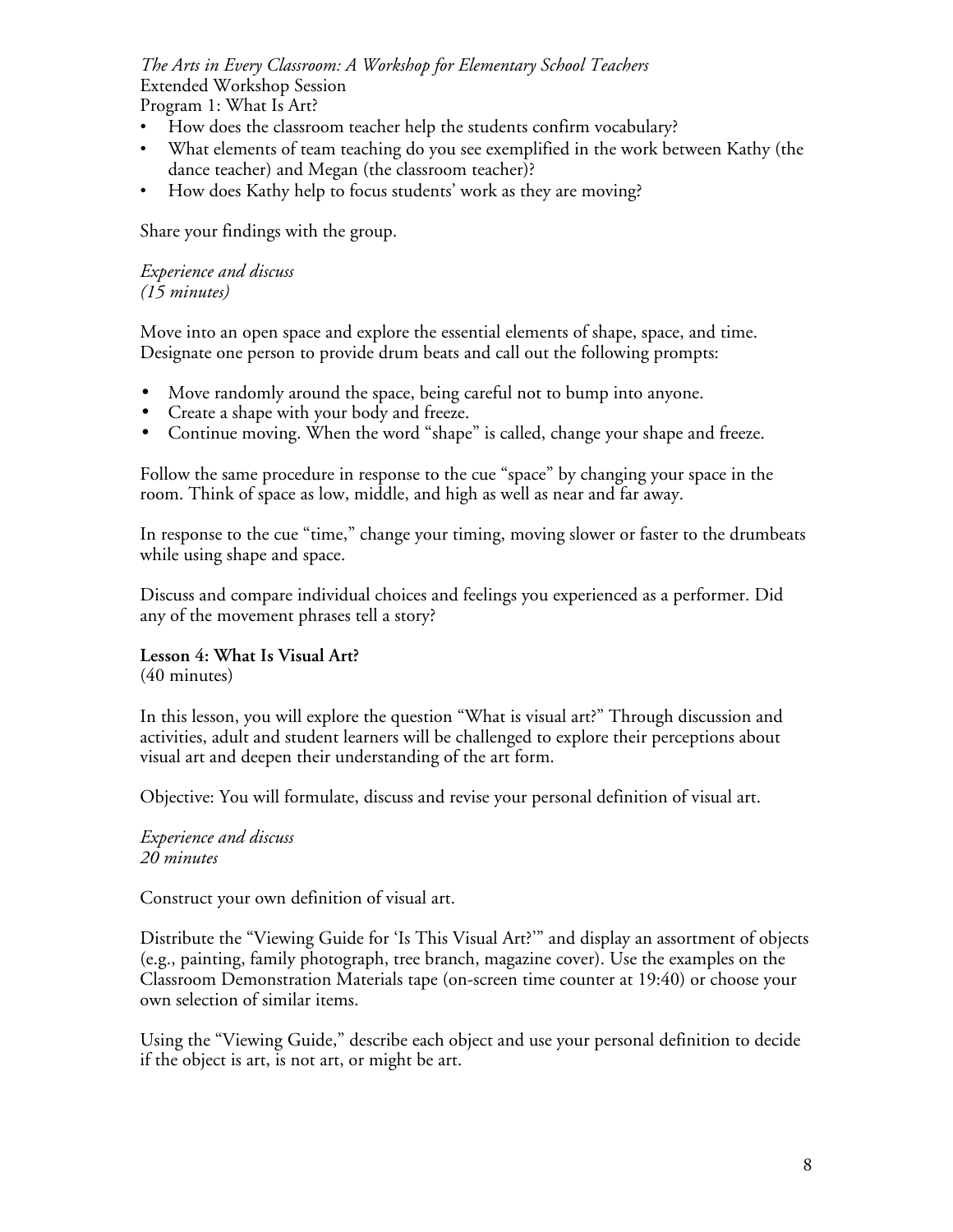*The Arts in Every Classroom: A Workshop for Elementary School Teachers* Extended Workshop Session Program 1: What Is Art? As a group, look again at each object and discuss how various definitions worked and what refining is needed.

*View and discuss (20 minutes)*

Watch the "What Is Visual Art?" lesson on the videotape. Pause the tape when you see the title "Combining Art Forms" (running time approximately 9 minutes).

In small groups, discuss these questions:

- How does Hazel's visual art lesson differ from the processes you saw used with the other art forms?
- Why does she ask students to defend their decisions?

*Synthesis of All Four Lessons (15 minutes)*

In small groups, reflect on the lessons on theatre, music, dance, and visual art:

- What are the similarities and differences among the art forms themselves?
- How have the workshop leaders presented diverse styles and methods of instruction?
- Which activities challenged you most? Why?
- What questions do you have about teaching the lessons you've seen in this program?
- What interdisciplinary connections can you make between these activities and your existing curriculum?

Share your findings with the group.

### **Lesson 5: Combining the Art Forms**

(20 minutes)

In this lesson you will be introduced to Cirque du Soleil (Circus of the Sun). This worldrenowned organization is known for its striking, dramatic mix of the circus arts and street entertainment, featuring fantastical costumes, magical lighting, and original music. Its production of *Quidam* is a surrealistic and highly theatrical circus event that has been performed worldwide since 1996.

*Quidam* is the story of Zoe, a young girl who feels her world is meaningless until a headless stranger invites her on a journey through a fantastic world where gravity is irrelevant and the impossible is possible. Like Alice's adventures in Wonderland and Dorothy's quest through Oz, *Quidam* demonstrates the enduring idea that fantasy impacts our perception of reality.

Programs 2 and 3 will explore research, criticism, and historical precedents. You will discover how Cirque du Soleil has integrated the arts to create a contemporary art form all its own.

Objective: You will watch the first three minutes from a videotape of *Quidam* and discuss your initial impressions.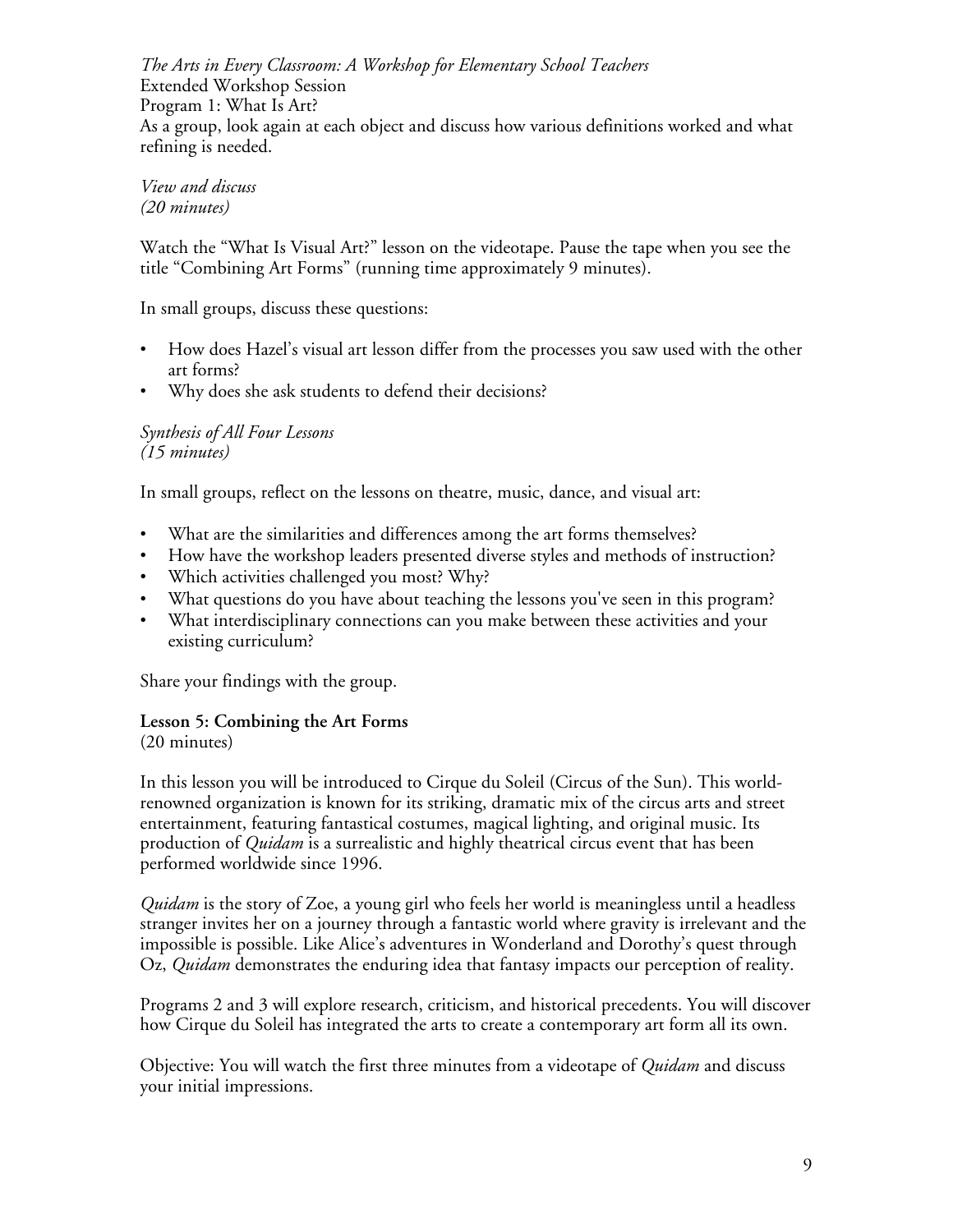*The Arts in Every Classroom: A Workshop for Elementary School Teachers* Extended Workshop Session Program 1: What Is Art? *View and discuss (20 minutes)*

Watch the concluding section of the videotape, "Combining Art Forms," which presents the opening sequence of *Quidam* and a preview of the next program (running time approximately 6 minutes).

Discuss these questions:

- In what ways did *Quidam* meet the expectations you formed from hearing it described? What surprised you?
- What kinds of movement did you see? Would you call this dance?
- How did the music communicate an idea, feeling or process?
- How were dramatic and visual elements used to juxtapose reality and fantasy?
- What are some big questions you have about this work?
- What is your understanding of the enduring idea/understanding that fantasy impacts our perception of reality?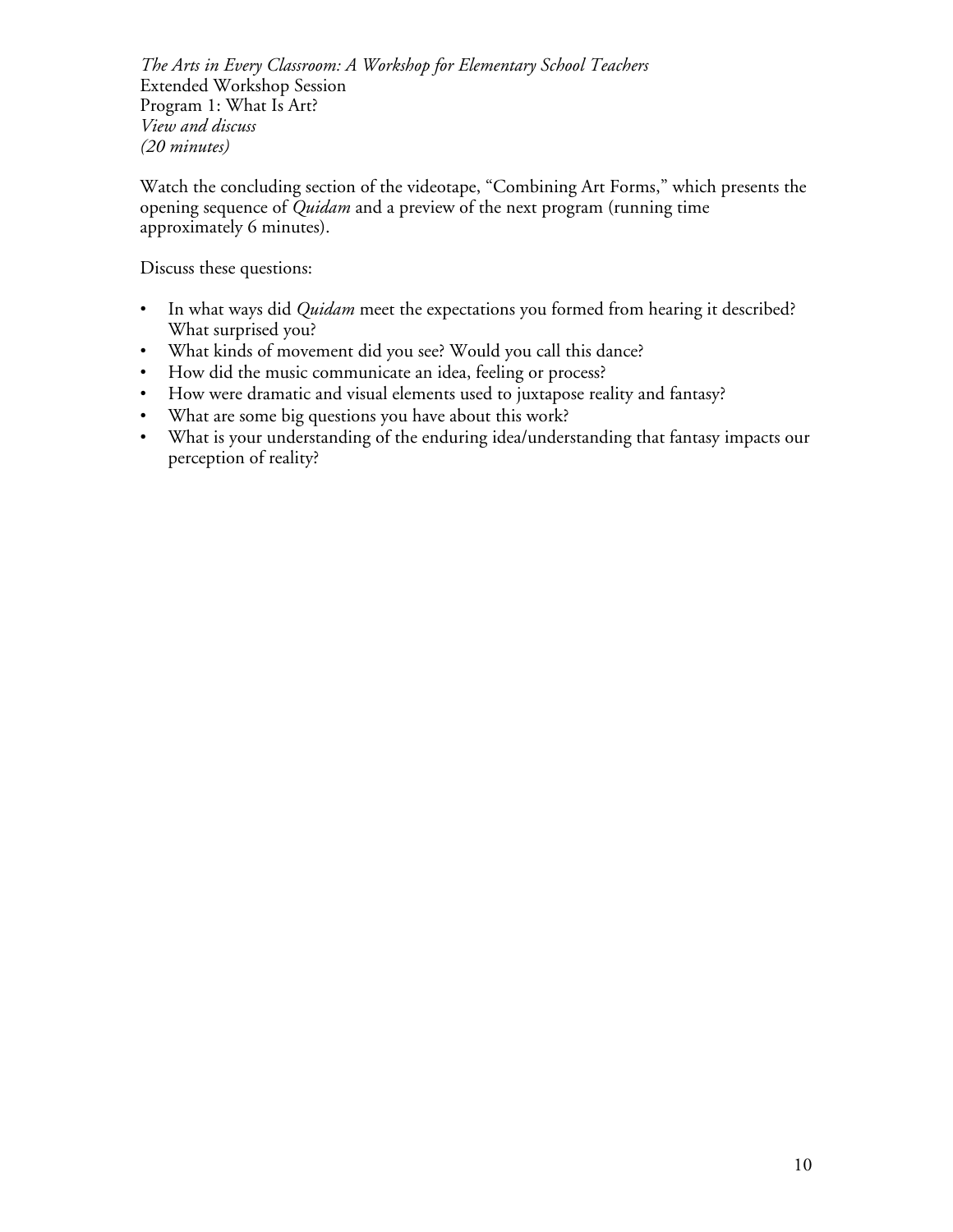*The Arts in Every Classroom: A Workshop for Elementary School Teachers* Extended Workshop Session Program 1: What Is Art? **Between Sessions (On Your Own)**

#### **Homework Assignment**

To understand fully *Quidam* and its role in this workshop, it is strongly recommended that you view the show in its entirety on videotape (see Materials Needed in the About the Workshop section of this Web site). Look for examples of fantasy and reality and the interaction of theatre, music, dance, and visual art.

Based on the lesson plans and handouts for Program 1, think about how you might adapt these lessons in your own teaching and write some notes in your journal. You can find the complete lesson plans and handouts on the workshop Web site at www.learner.org/channel/workshops/artsineveryclassroom.

See the handout, Teacher Notes for Program 1, at the end of this document for ideas and observations to help you apply the lessons from this program to your classroom.

Other enrichment activities can significantly boost your learning between workshop sessions. Consider the recommended activities below and choose those that best meet your needs. Time permitting, you might plan to share the results of your homework with other participants informally before or after your next workshop session.

Watch some or all of these programs from *The Arts in Every Classroom: A Video Library, K–5:*

- What Is Arts Education?
- What Are the Arts?
- Teaching Dance
- Teaching Music
- Teaching Theatre
- Teaching Visual Art

To learn more about Cirque du Soleil and its many productions, including *Quidam,* visit the Cirque du Soleil Web site at www.cirquedusoleil.com.

Research reviews, feature articles, or other material on *Quidam* at your public library or on the Web.

#### **Reading Assignment**

To support your understanding of Program 1, see the following readings:

- Cirque du Soleil
- *Quidam*

To prepare for Program 2, study the following additional readings:

- *Parade*
- Vaudeville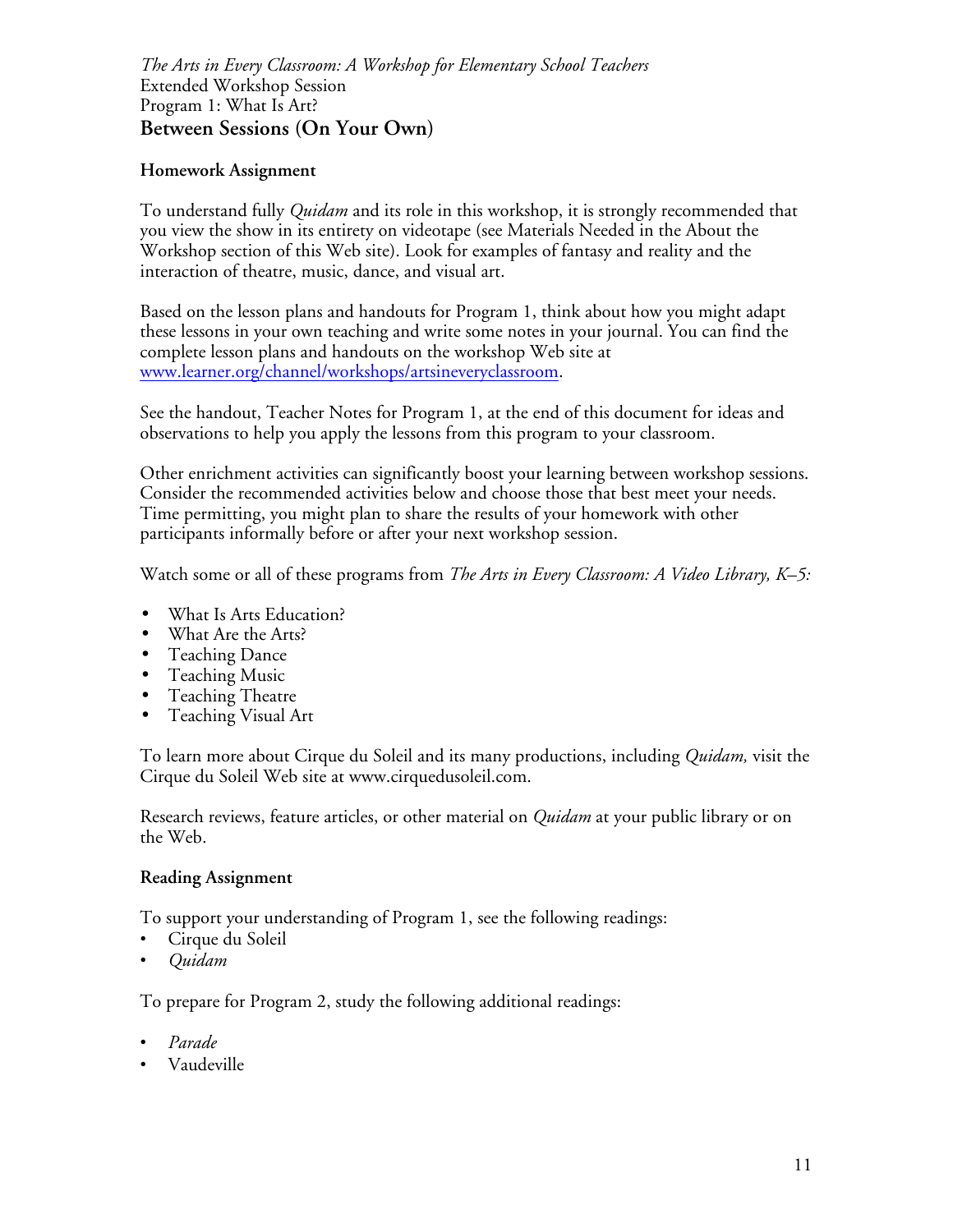To be distributed at the end of this session

### **Teacher Notes**

### *Theatre*

 "Hunter and Hunted" is a theatre game that can be used to help students experience the elements of theatre. The hunt creates a *dramatic conflict* with an *antagonist* and *protagonist*. Their *objectives* are to hunt and to remain free. How the characters behave is the *dramatic action*. *Tension* is created as they approach each other, and *release* comes if they pass each other without making contact. The *climax* is reached at the moment of contact. It is through their engaged participation that students build relevant understanding and new vocabulary becomes meaningful.

Kathy Blum is modeling active involvement with the students during "Hunter and Hunted." She is creating with the students rather than directing them to create.

Theatre education in the classroom is more about the process of learning through theatrical experiences than rehearsing to polish a final performance.

#### *Music*

It is important that students listen to musical excerpts silently — for their own listening acuity as well as for the others around them. Students who are able can make notes for themselves as they listen in order to share their thinking in later discussion. For very young students, music can be paused whenever hands go up so that those great ideas aren't lost because they couldn't be held inside for long.

This lesson is about careful listening and thoughtful responses. It can be a diagnostic tool as you become familiar with your students' musical knowledge. Depending on their background, your students may incorrectly identify some of the musical instruments they hear or terms may be incorrectly used. Take note of these errors and give your students more listening opportunities.

### *Dance*

Kathy DeJean works in the midst of the students, creating a positive climate for creative ideas and establishing a presence that provides both parameters and freedom.

Kathy's drum phrases are long enough for students to "think on their feet." She bases the length of each phrase on the work the students are doing. Watch students as you play for them, and adjust your musical support based on their needs.

"Snapshot" and "freeze" are code words for "Stop where you are and hold your position."

Kathy's students think and move without talking. Establish a working climate that engages students in discussion after movement exercises rather than while they are moving.

### *Visual Art*

Hazel Lucas accepts all student opinions when they are supported with evidence.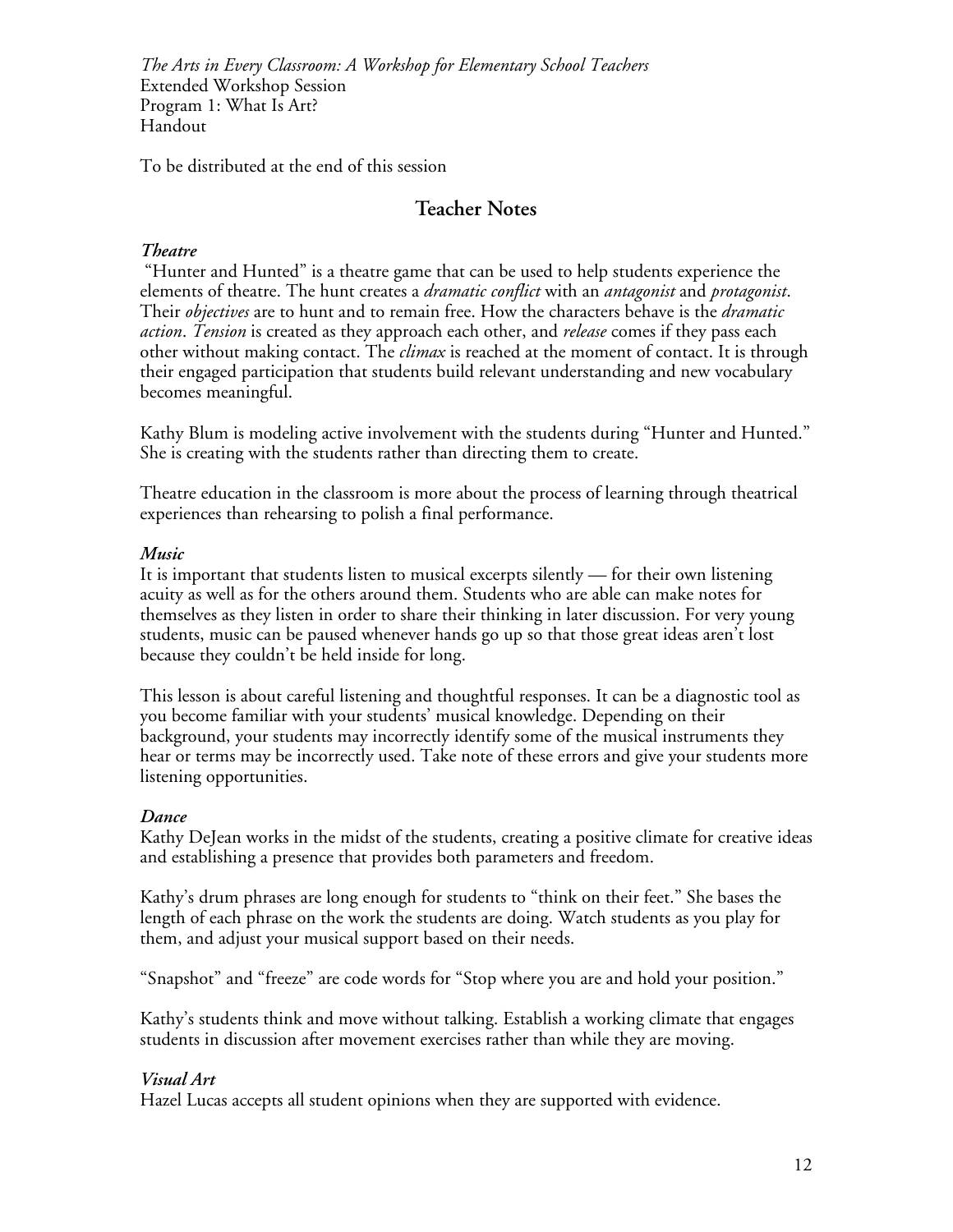Students are encouraged to listen to one another, and offer their opinions in response to the statements of others. Hazel encourages students to use specific terminology and art vocabulary as they defend their choices.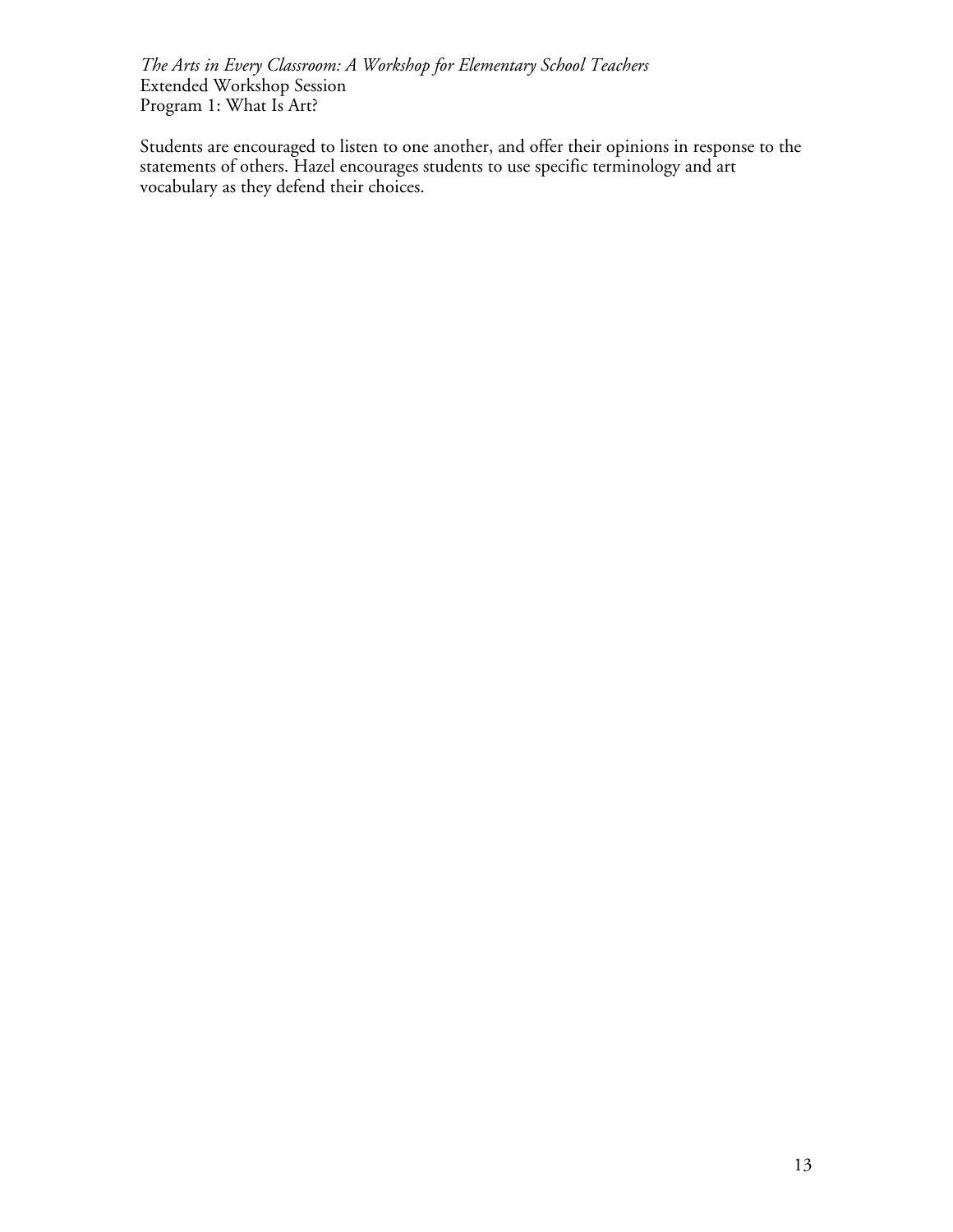# **Listening Guide for "Is This Music?"**

# **Your definition of music: \_\_\_\_\_\_\_\_\_\_\_\_\_\_\_\_\_\_\_\_\_\_\_\_\_\_\_\_**

|                | List all the sounds you hear. | What musical elements<br>are present? | Is this music?<br>yes/no/maybe |
|----------------|-------------------------------|---------------------------------------|--------------------------------|
| $\mathbf{1}$   |                               |                                       |                                |
| $\overline{2}$ |                               |                                       |                                |
| $\mathfrak{Z}$ |                               |                                       |                                |
| $\overline{4}$ |                               |                                       |                                |
| 5              |                               |                                       |                                |
| 6              |                               |                                       |                                |
| $\overline{7}$ |                               |                                       |                                |
| 8              |                               |                                       |                                |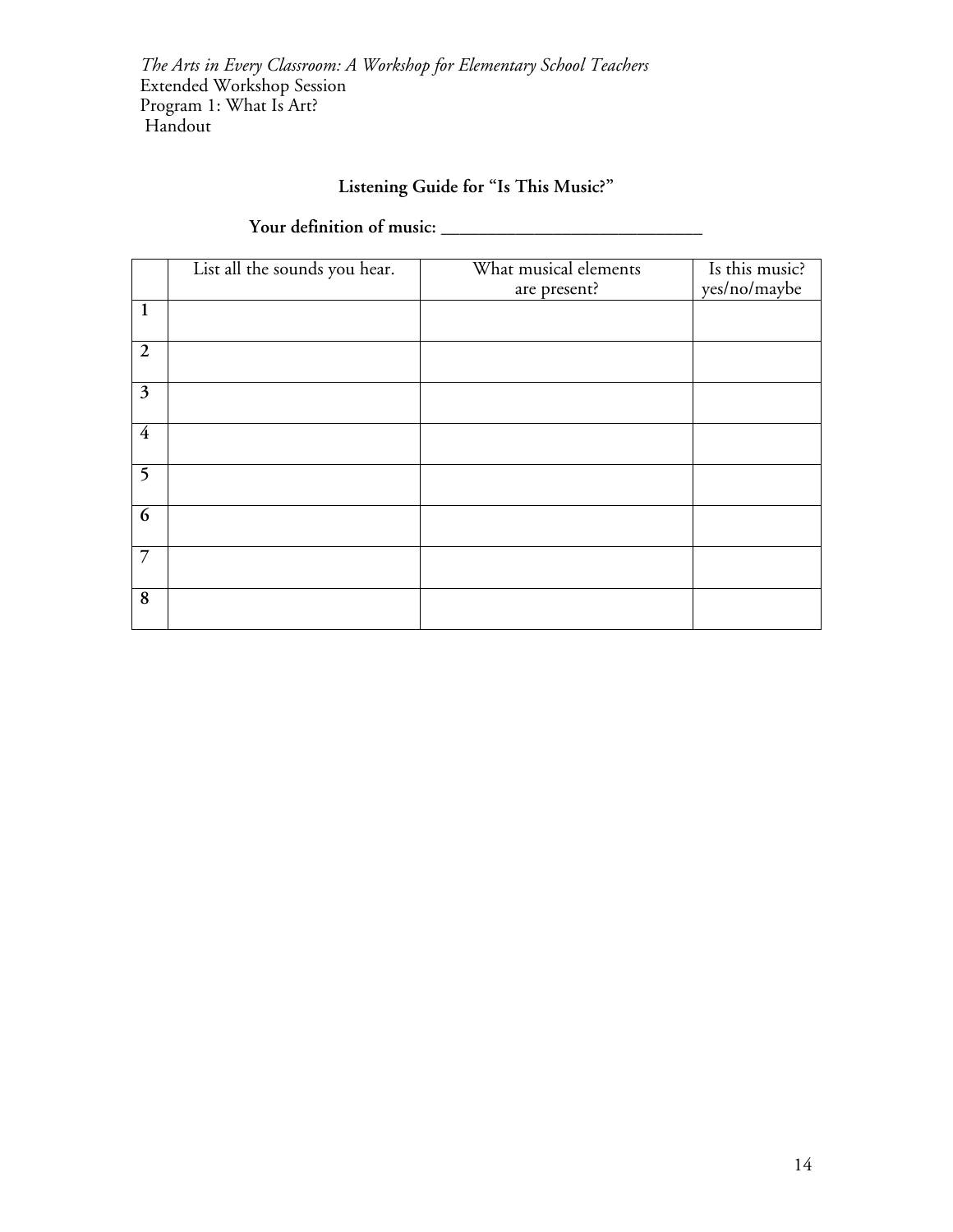|                         |        |                      | Is this art? |       |      |
|-------------------------|--------|----------------------|--------------|-------|------|
|                         | Object | $\operatorname{Yes}$ | $\rm No$     | Maybe | Why? |
| $\overline{1}$          |        |                      |              |       |      |
| $\overline{2}$          |        |                      |              |       |      |
| $\overline{\mathbf{3}}$ |        |                      |              |       |      |
| $\overline{4}$          |        |                      |              |       |      |
| $\overline{5}$          |        |                      |              |       |      |
| $\overline{6}$          |        |                      |              |       |      |

# **Viewing Guide for "Is This Visual Art?"**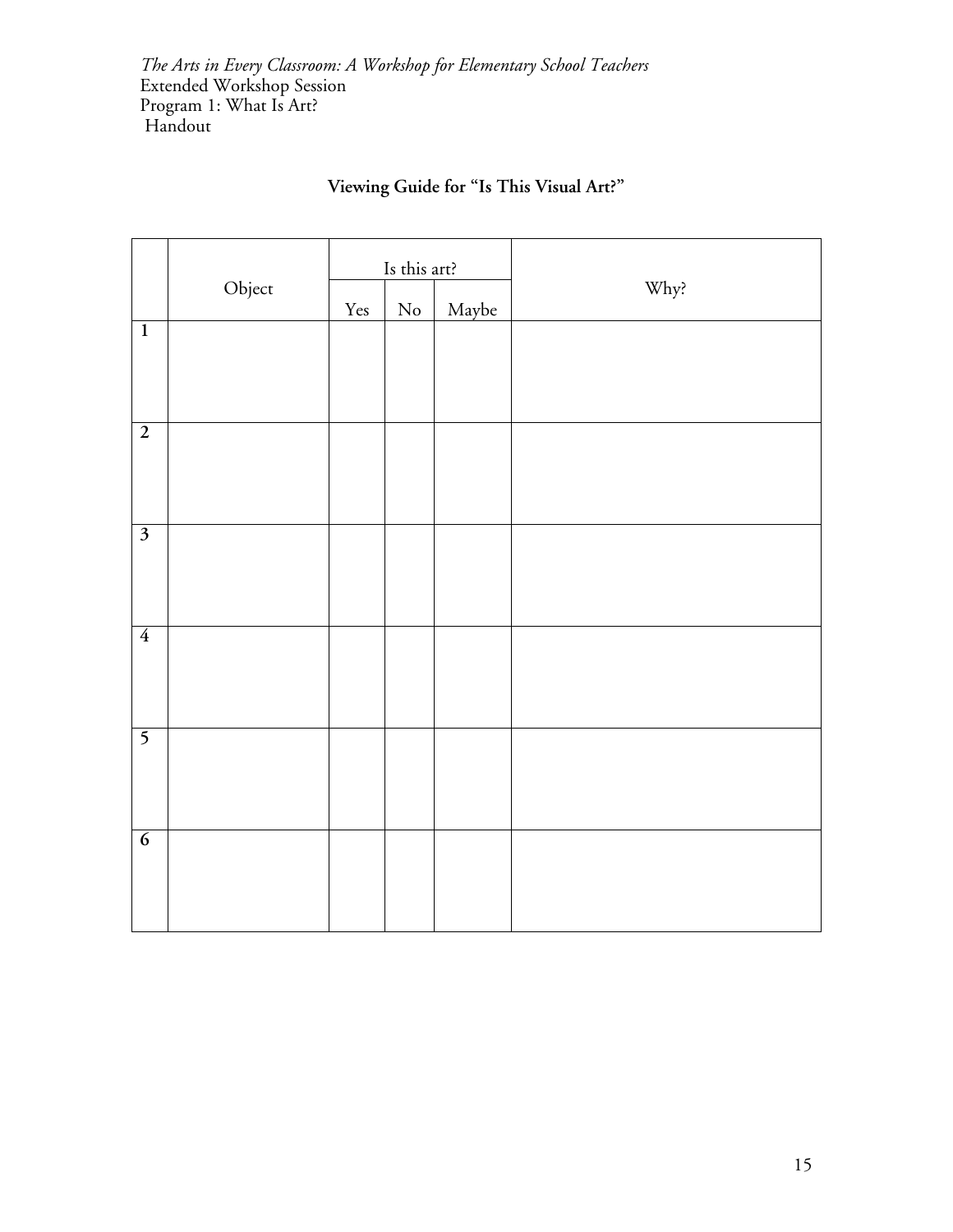Reading

# **Cirque du Soleil**

In the early 1980s, a group of young street performers in Quebec, Canada, pooled their talent and dreams and founded the "Club des Talons Hauts" or "High-Heels Club," aptly named because most of them were stilt-walkers. The club also featured fire-eaters, jugglers, and other performers, who were known collectively as buskers. At that time, Quebec did not have a circus tradition, so the club organized a festival where street performers could come together to exchange ideas and techniques. They called it the "Fête Foraine de Baie St-Paul" (the Baie Saint-Paul Fair). That was all a few visionaries needed to hatch the idea of bringing all this talent together under one roof, or — why not? — a big top! Cirque du Soleil was born.

Cirque du Soleil was officially created in 1984 with the assistance of the Quebec government, as part of the celebrations surrounding the 450th anniversary of Jacques Cartier's arrival in Canada. Cirque was based on a totally new concept: a striking, dramatic mix of the circus arts and street entertainment, featuring wild, outrageous costumes, staged under magical lighting, and set to original music. With not a single animal in the ring, Cirque's difference was clear from the very start. The show debuted in the Quebec town of Gaspé and was then performed in 10 other cities throughout the province. The first blue and yellow big top seated 800.

Since its creation, millions of people from around the world have seen Cirque du Soleil's productions. In 1996, the Cirque du Soleil International Headquarters was completed in Montreal. This \$40 million project made it possible for more than 500 permanent Montreal employees to work together. It is here that all of Cirque du Soleil's shows are created and produced.

Cirque today runs several simultaneous productions worldwide. Some of the productions, such as *Mystère* and *O* in Las Vegas, *La Nouba* at Walt Disney World, and *Alegria* in Biloxi, Mississippi, enjoy permanent runs. Others, including *Quidam, Saltimbanco,* and *Dralion,* are touring in both the United States and Europe. Cirque du Soleil also has released its first feature film, *Alegria,* inspired by the show of the same name, and its first-ever large-format (IMAX) production, *Journey of Man.*

Cirque du Soleil also is known for its commitment to social causes, particularly youth at risk. One percent of potential revenues from ticket sales every year is devoted to outreach programs. Cirque du Soleil can identify with the situation at-risk youth are facing because, in its own way, the Cirque lifestyle is also a wandering, marginal one. The creators of Cirque du Soleil were young self-taught artists who couldn't be pigeonholed, and before they began playing under sumptuous big tops, their only stage was the street.

Cirque du Soleil's social action knows no borders, reaching out to youth worldwide. This outreach is proactive and committed, since Cirque chooses its partners and undertakes to work with them long term for a common goal. Just as their shows seek to stimulate the imagination and inspire dreams, so they strive to work creatively with youth at risk, opening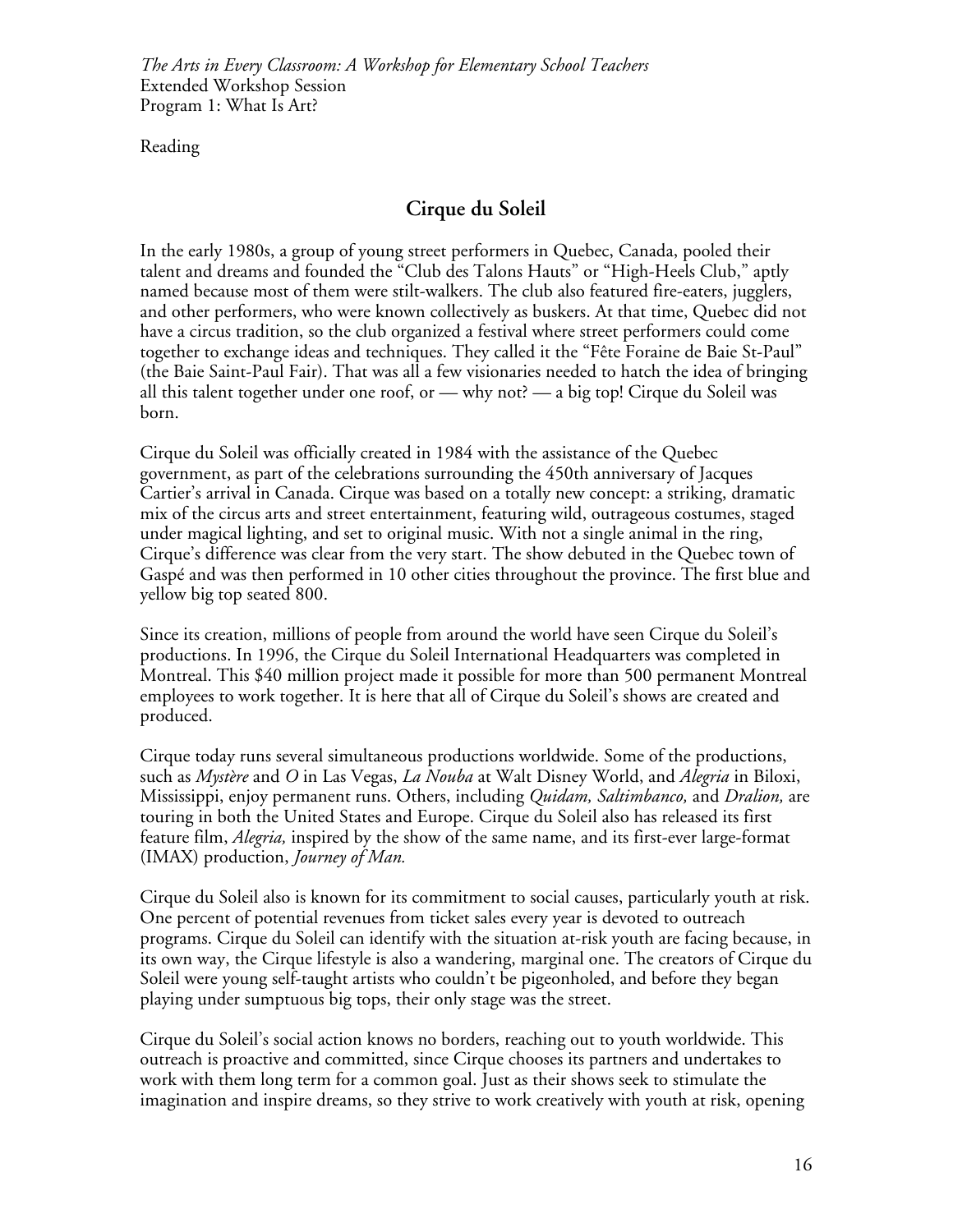*The Arts in Every Classroom: A Workshop for Elementary School Teachers* Extended Workshop Session Program 1: What Is Art? up new avenues to help them find their place in the community without forcing them into highly structured and disciplined roles.

Cirque du Soleil wants to achieve a multiplier effect for its social action by building a solidarity network centered around its chosen cause. Alliances have been forged with numerous partners from all sectors of society that share in the commitment to helping youth in difficulty.

The international success story known as Cirque du Soleil is above all the story of a remarkable bond among performers and spectators the world over. For at the end of the day, it is the spectators who spark the creative passions of Cirque du Soleil.

Adapted from the Cirque du Soleil Web site, www.cirquedusoleil.com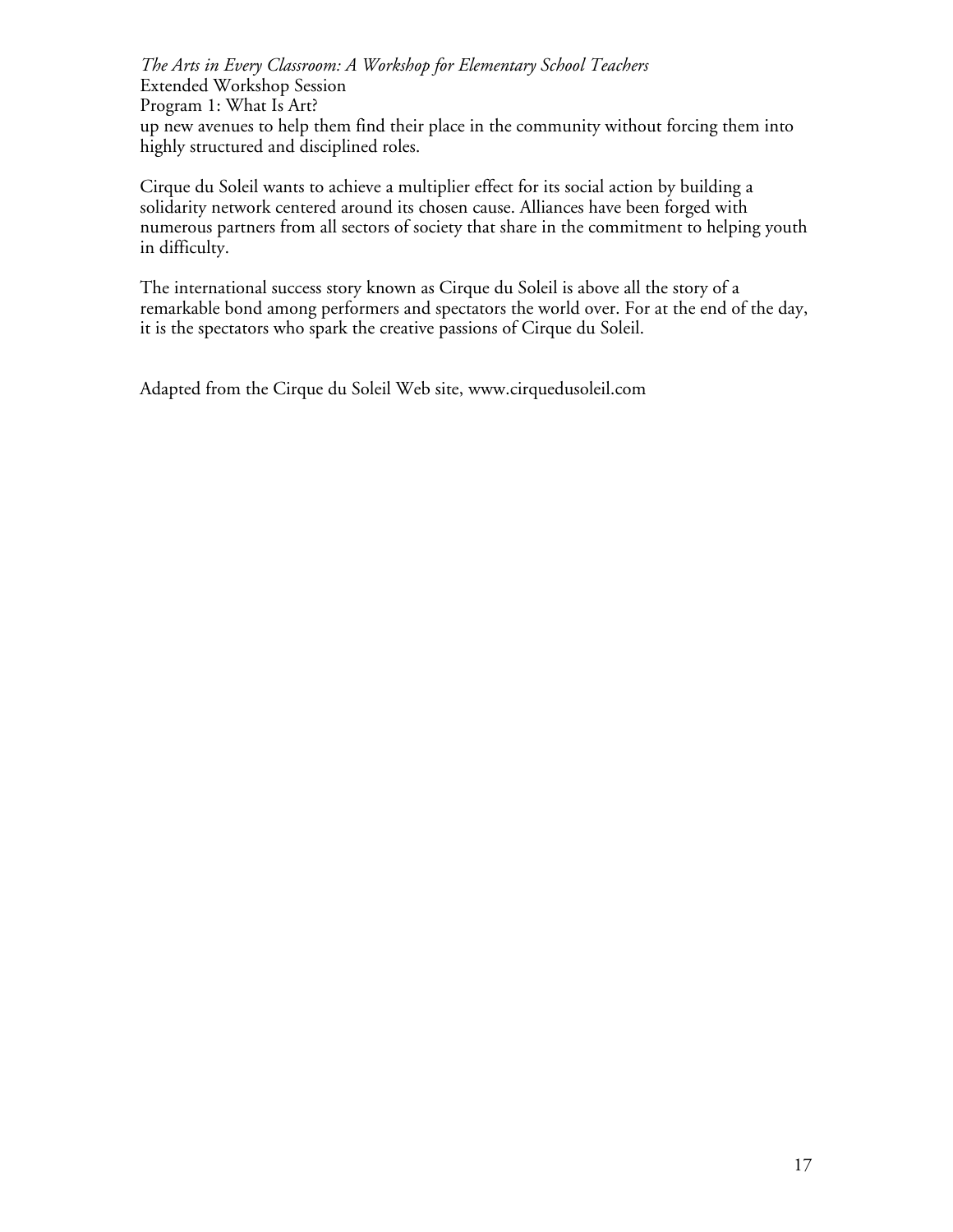# *Quidam*

In 1996, Cirque du Soleil premiered a work entitled *Quidam.* According to Cirque du Soleil's Web site, the character *Quidam* is meant to be "a nameless passer-by, a solitary figure lingering on a street corner, a person rushing past. It could be anyone, anybody. Someone coming, going, living in our anonymous society. A member of the crowd, one of the silent majority. One who cries out, sings and dreams within us all. This is the *Quidam* that Cirque du Soleil is celebrating."

This work is different from previous productions in that it contains a narrative story line. The performance opens with Zoe, a young, angry girl who already has seen everything there is to see. *Quidam,* the anonymous character, invites Zoe into a mysterious, magical world, and she discovers that there is a lot more out there than she ever could have imagined. She meets John and Fritz, who befriend her and dazzle her. She is very excited about her new discoveries in this world, but then she sees her parents. Her parents, though, cannot see her, just as they don't notice her in the real world. In the end everything works out for Zoe. She is reunited with her parents and is glad to see them again. She is much appreciated in the real world now, but is sad to leave the excitement of *Quidam* behind. For just a second, Zoe is reluctant to leave and looks to John for advice. He hates to say good-bye to her, but he knows she must return to her own world and her own life.

*Quidam* was written and directed by Franco Dragone, who has been working with Cirque du Soleil since 1985. Dragone came to the circus from a background in theatre, working with several theatrical companies across Europe. It was his experiences in Europe that led Dragone to propose an integration of theatre and circus that is now the trademark of Cirque du Soleil. The rest of the creative team included Michel Crete, set designer; Dominique Lemieux, costume designer; Benoit Jutras, composer; Debra Brown, choreographer; Luc Lafortune, lighting designer; and Francois Bergeron, sound designer. *Quidam* has more than 50 performers, ranging in age from 12 to 43. The current cast members hail from Canada, United States, France, Russia, Ukraine, China, England, Argentina, Belgium, Australia, and Israel.

Cirque du Soleil means "circus of the sun." *Quidam,* like all of Cirque du Soleil's shows, can be considered a circus performance. A circus is a type of performance staged in a circle surrounded by tiers of seats, usually under a tent. While the tradition of travelling performers can be traced back to the middle ages, the first modern circus was staged in London in 1768 by Philip Astley. His circus included only one act — a show of trick horsemanship. Over time, circus performances expanded to include many different kinds of acts. Today, a circus performance typically includes displays of horsemanship; exhibitions by gymnasts, aerialists, wild-animal trainers, and performing animals; and comic pantomime by clowns. The founders of Cirque du Soleil loved the circus, but wanted to change it. Cirque du Soleil is not about elephants and lion tamers. It is more the circus of the future, a fusion of street performance and theatre.

The structure of *Quidam* (circus acts linked by a storyline) imitates the style called vaudeville. The American tradition of vaudeville grew out of saloon entertainment during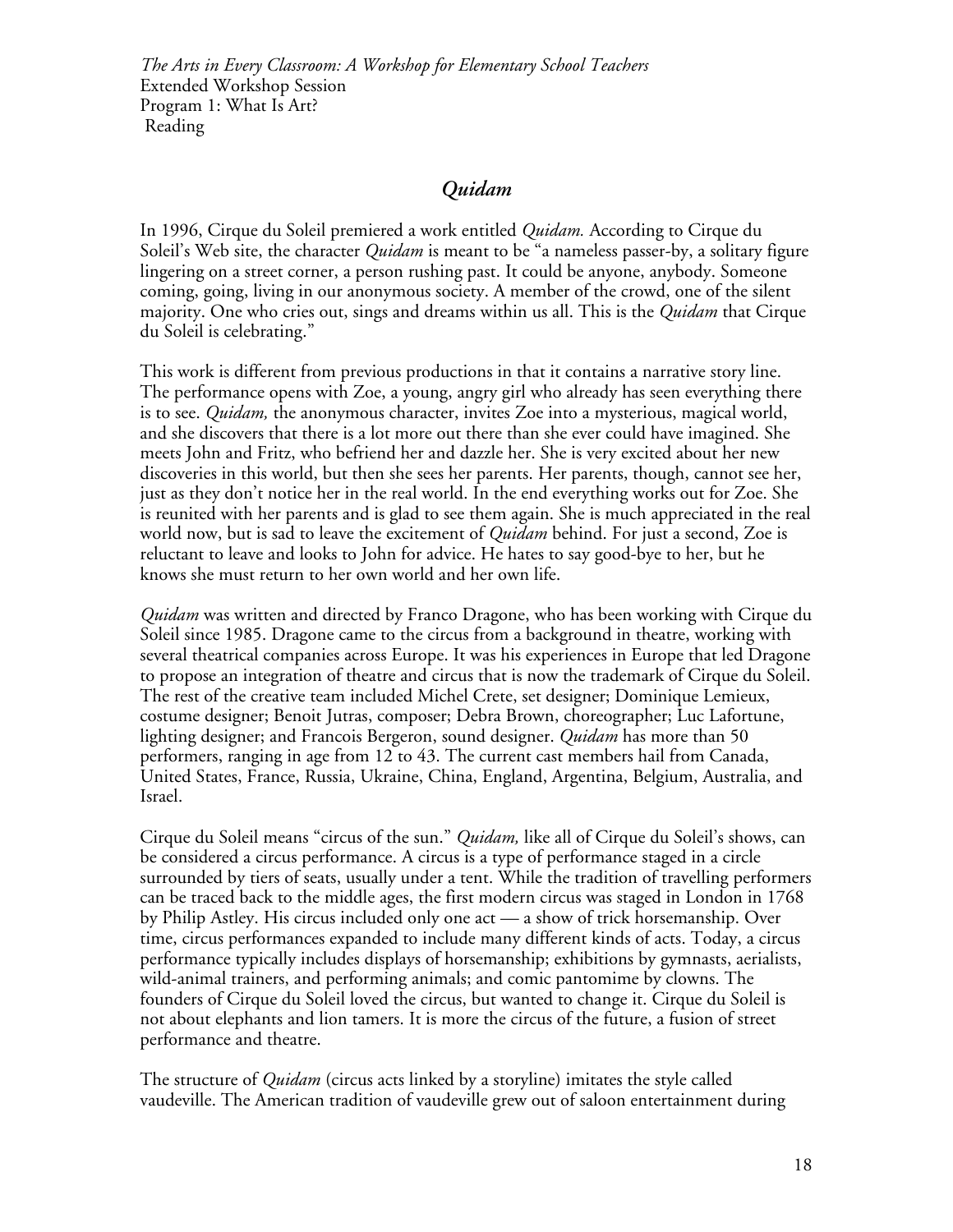*The Arts in Every Classroom: A Workshop for Elementary School Teachers* Extended Workshop Session Program 1: What Is Art? the late 1800s. The pattern of a vaudeville performance was always the same: separate acts to musical accompaniment by comedians, serious and comic singers, jugglers, dancers, magicians, trick cyclists, etc., all structured in a single program or "bill" to be performed twice nightly.

One of the comments you will hear about *Quidam* is that it is visually breathtaking. The set for *Quidam* is stunning. One of the production's most spectacular features is a 120-foot overhead conveyor, whose five imposing rails take up the entire interior surface of the Big Top. This system is used to bring performers onto the stage and to create a multitude of special effects in various acts. The costumes for *Quidam* are colorful, spectacular, and unique. The costumes were designed to let the individual personality of each performer and character come through.

The music of *Quidam* is of remarkable dramatic intensity. Drawing on influences that range from classical music to the most eclectic and contemporary sounds, the music accompanies, envelops, and accentuates the magic of the show. The music is played live by six musicians using violins, cellos, percussion instruments, saxophones, synthesizers, samplers, electric guitars, classical guitars, and a varied assortment of other string instruments. For the very first time at Cirque du Soleil, the voices of a man and a child add texture and unique color to the music.

Adapted from the Cirque du Soleil Web site, www.cirquedusoleil.com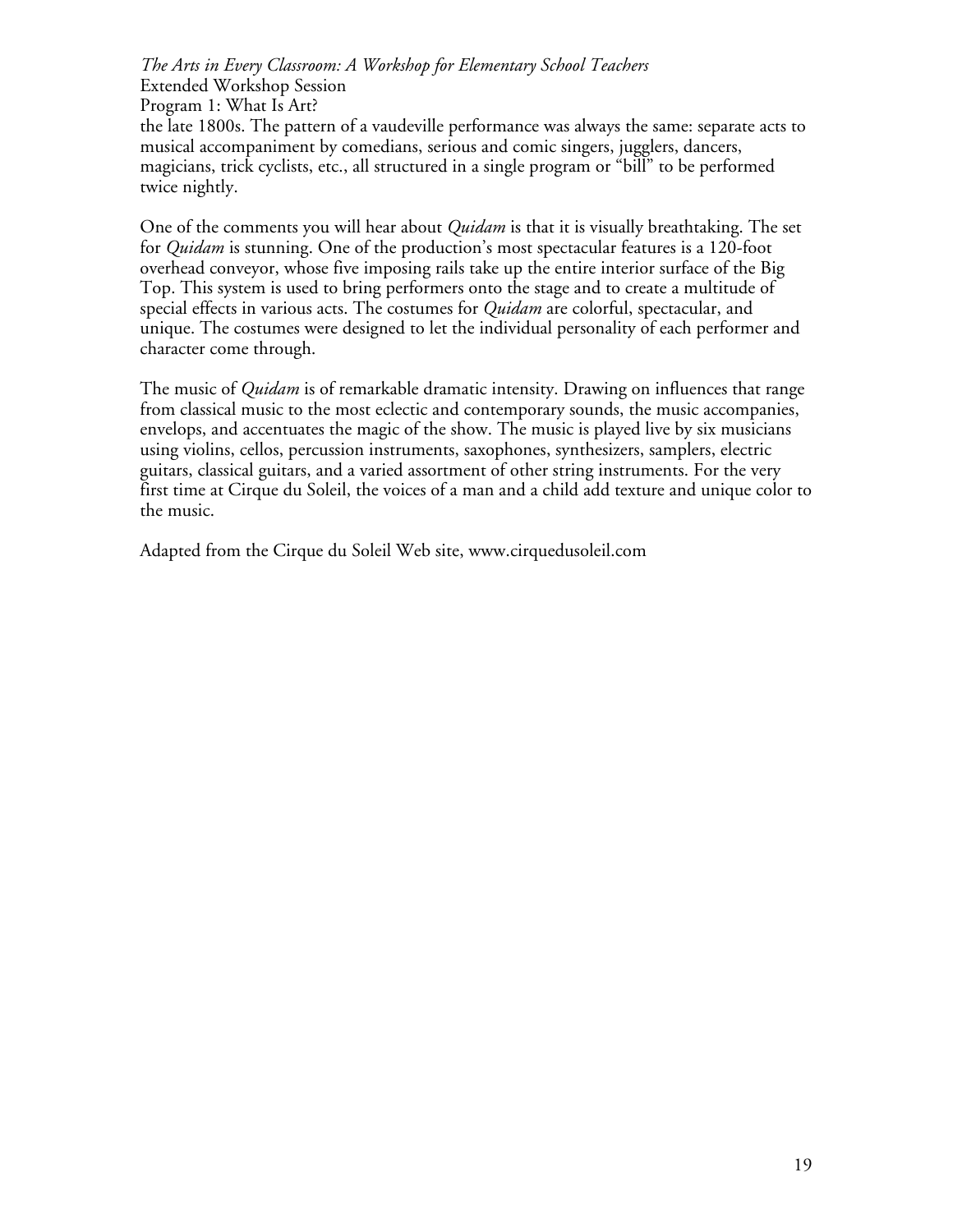### *Parade*

In May 1917, a collaboration among famous artists from various disciplines resulted in a unique ballet entitled *Parade.* The scenario was written by Jean Cocteau, the music was created by Erik Satie, costumes were designed by Pablo Picasso, and the choreography was created by Léonide Massine.

"Parade," according to a French dictionary, is a "comic act, put on at the entrance of a traveling theatre to attract a crowd." Therefore, the play is based on the idea of a traveling theatre troupe whose "Parade" is mistaken by the crowd for the real circus act. The managers and performers try to get the crowd to enter the circus tent, but no one enters.

Characters in the work include a Chinese magician, a little American girl, acrobats, three managers, and a horse.

Audiences of 1917 hated *Parade,* but it is remembered today as one of the first surrealist productions. After studying *Parade,* you will notice many similarities to *Quidam,* which many call a contemporary surrealist performance.

*Parade* followed this simple story line, written by Cocteau:

*The set represents a street in front of several houses in Paris on a Sunday. A traveling theatre troupe, the Théâtre Forain, is present on the street performing three music hall acts — the Chinese Magician, Acrobats, and the Little American Dancing Girl. Together, the acts are called a Parade. Three managers of the theatre troupe organize the publicity. They communicate in their extraordinary language that the crowd should join the Parade to see the show inside and grossly try to make the crowd understand this. No one enters. After the last act of the Parade, the exhausted managers collapse on each other. Seeing the supreme effort and the failure of the managers, the Chinese Magician, the Acrobats, and the Little American Girl try to explain to the crowd that the show takes place inside.*

What was unique about this piece was the artists' nonrealistic approach to performance. A 1917 description of the performance may help:

*Picasso painted a drop curtain — a Cubist depiction of a cityscape with a miniature theater at its center. The action itself began with the First Manager dressed in Picasso's 10-foot-high Cubist costume dancing to a simple repeated rhythmic theme. The American manager was dressed as a skyscraper and his movements were very accented and strict. The Third Manager performed in silence on horseback and introduced the next act, two acrobats who tumbled to the music of a fast waltz played by xylophones. The ballet ended with the Little American Girl in tears as the crowds refused to enter the circus tent.*